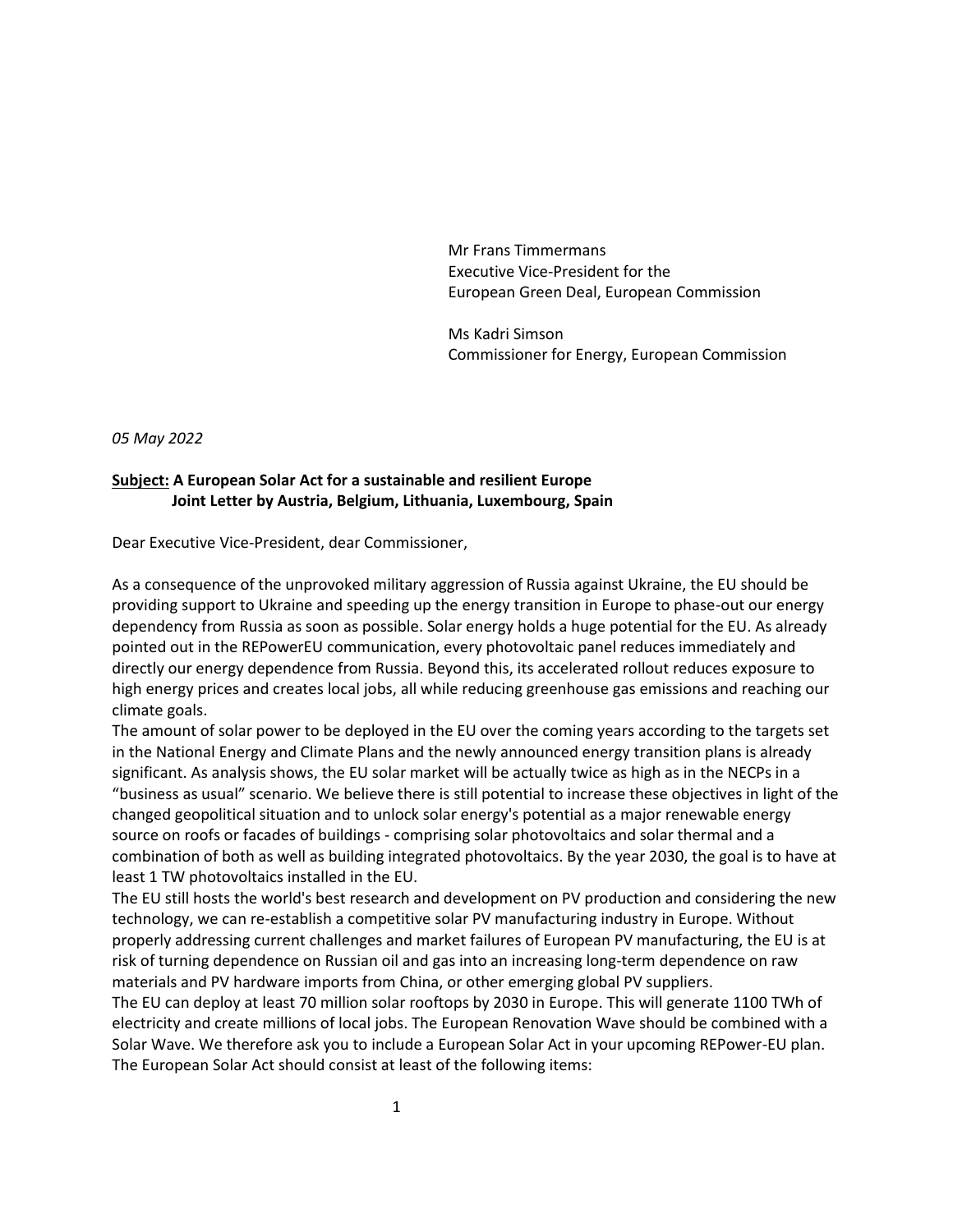● Solar rooftops should be the norm for newly built houses and for houses going through a major renovation, or a renovation touching the roof. Mandatory solar rooftops should be required through EU legislation, notably on flat roofs, public buildings, supermarkets and retail outlets as well as industrial and brownfield areas. Member states should be able to define the specific modalities.

● In order to incentivize a more rapid rollout, we need to make the best and cost-efficient use of all financial instruments to finance the deployment of renewable energy and in particular solar energy, including state credit guarantees to unlock the financial capital for the PV manufacturing. The European Renewable Energy Financing Mechanism must be strengthened. It is ready to receive EU funds. Part of the money allocated to other instruments under the current MFF but which are not spent could be redirected towards it.

● Commission should provide with enhanced assistance to Member States to fully exploit the potential of involving citizens' in the energy system as self-consumers, collective self-consumers and renewable energy communities.

● In order to take actions immediately in the upstream part of the PV value chain, we call for the launch of a dedicated support mechanism aimed at scaling up existing solar manufacturing capacities and promote innovation. This could be through different means, e.g. a dedicated call under the Innovation Fund or other relevant EU instruments, a mandate to the EIB to provide financing support to factories, exploring the feasibility to set up an IPCEI for solar PV production in Europe. This approach would provide the necessary investment security, ease the notification procedure under the CEEAG, promote research, development and innovation across the whole value chain and create thousands of sustainable jobs in Europe. Commission should set the objective that 75% of deployed or installed PV capacities are produced within the EU by 2030.

● The Commission should adopt an accompanying analysis on the corresponding EU industrial manufacturing and investment needs as well as the research and innovation capacities for solar rooftops within the EU, having in mind the need to ensure resource efficiency and a circular economy.

● Measures to facilitate the fast development of skills and availability of future-oriented work force along the solar value chain are necessary.

We kindly invite you to consider these elements related to the establishment of a European Solar Act in the finalization of the REPowerEU plan.

Sincerely yours,